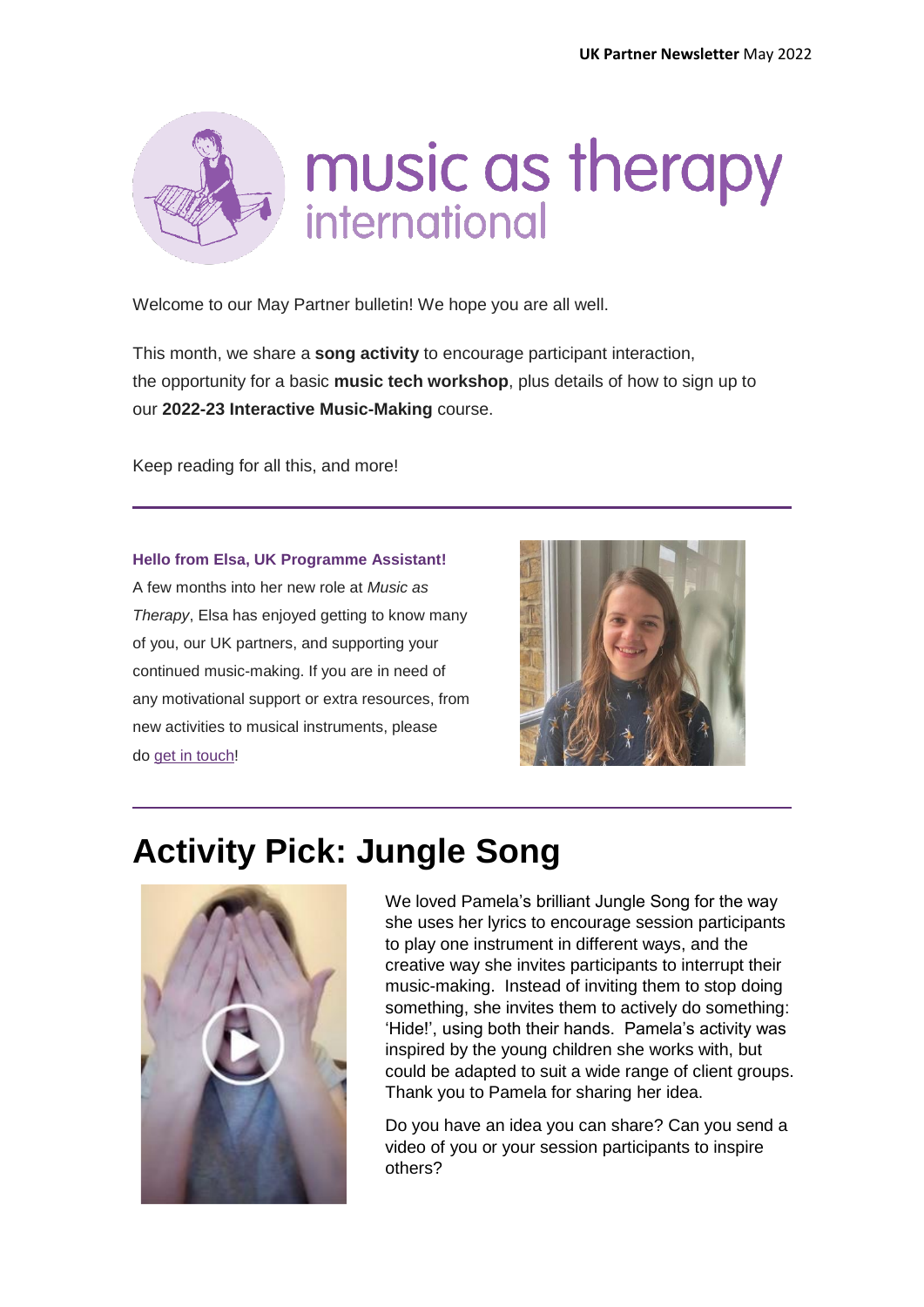## **Recent News**

**IMM Presentation Day** We recently caught up with our Interactive Music-Making students for their **Presentation** 

Day; the final part of their programme. Our 7 students shared their practical learning and experiences and showcased the brilliant work they have been doing with the children in their Early Years settings. Read more [here,](https://www.musicastherapy.org/news-item/interactive-music-making-presentation-day/)



and scroll down for details of how to apply for our 2022-23 course!

**Supporting our partners at Caol School** It was great to reconnect with our Partners using music in a mainstream primary school in Caol, last week. Thank you for welcoming back music therapist Clare Reynolds and being willing to show her how your music sessions have been going. Inevitably there have been challenges and our Partners were keen to think these through with Clare and plan for her to visit



them again next month. You can read about their original training last year [here.](https://www.musicastherapy.org/news-item/our-skill-sharing-project-with-caol-primary-school-begins/)

If you'd like support with your music sessions or getting music back up and running where you work, [let us know](mailto:elsahariades@musicastherapy.org?subject=Hello!) and we can work together to arrange what you need.

**UK Care Consultation** After the successful pilot of our music and dementia training tool 'Music Helps' in India, we are continuing to explore its relevance for use here in the UK. Find out more [here,](https://www.musicastherapy.org/news-item/music-helps-uk-care-sector-consultation/) and if you are a care practitioner working in a UK dementia setting, we would love to hear your views on music training via our [5 minute survey.](https://questionpro.com/t/AUEwwZscBa) Thank you!

**'Power of Music' Report** [Music for Dementia](https://musicfordementia.org.uk/) and [UK Music](https://www.ukmusic.org/) recently launched their [Power of Music](https://musicfordementia.org.uk/wp-content/uploads/2022/04/Power-of-Music-Report.pdf) report, calling on the UK Government to work with healthcare, music, and third sectors to invest and capitalise on the many positive changes music can bring: **"***We want music to be seen as a necessity and an essential part of our public health strategy, not a luxury for a few. We want to use music to help build communities, giving people greater access to musical opportunities."* Read the full report [here.](https://musicfordementia.org.uk/wp-content/uploads/2022/04/Power-of-Music-Report.pdf)